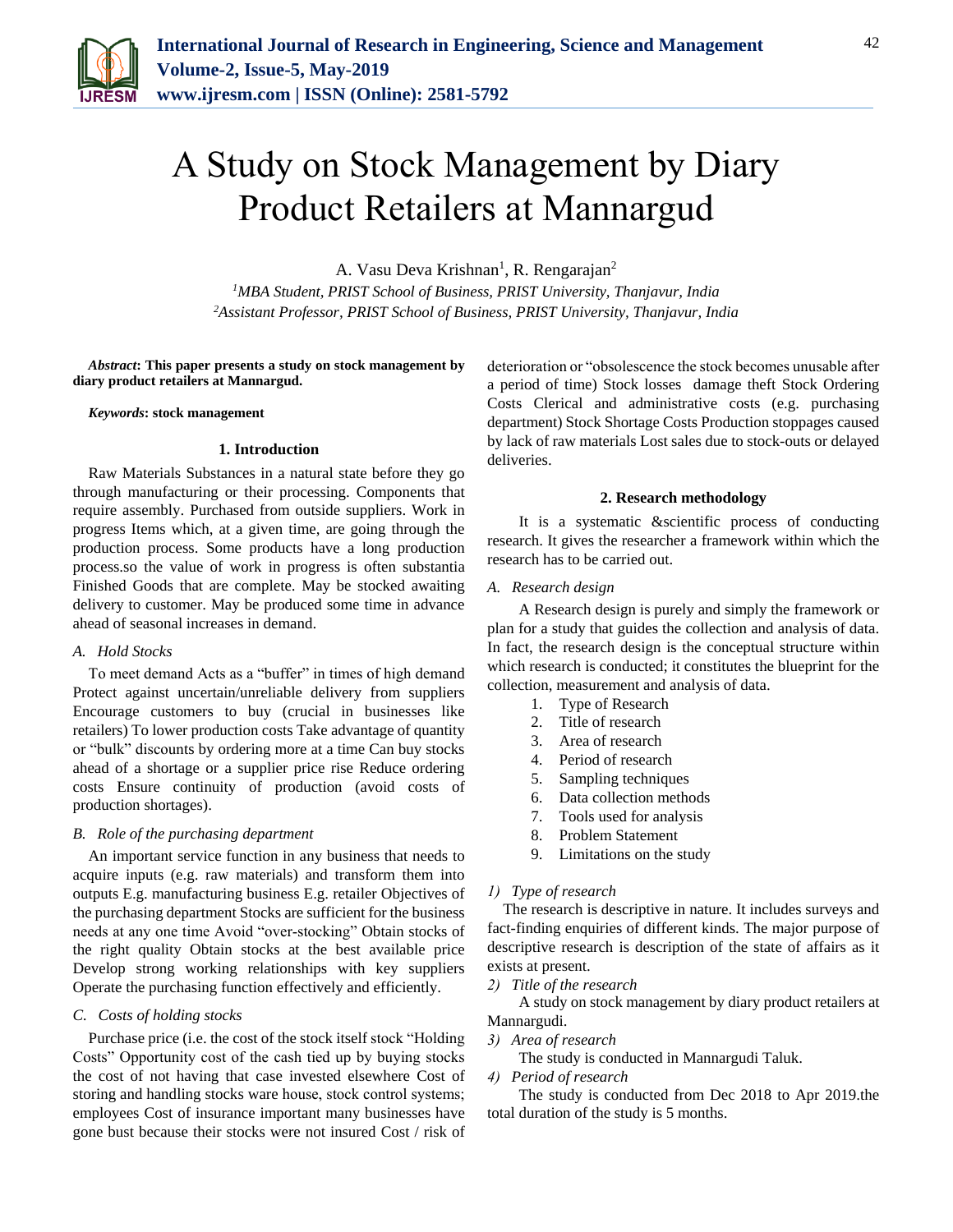

# *5) Sampling techniques*

Sample size for the study was selected on the basis of simple random sampling method, 100 customers are randomly selected as sample from different places of MANNARGUDI.

# *6) Data collection methods*

Data are collected from both primary & secondary sources. Primary data are collected through structured questionnaire and secondary data are collected from official website of the company, journals, articles, textbooks, etc.

# *7) Questionnaire design*

Questionnaire contains Demographic and socio-economic profile of the respondents, various attributes & factors related to product awareness is used in the Questionnaire, some open ended, close ended& rating questions were used to know awareness level of consumers.

# *8) Tools used for analysis*

The following statistical tools are used for data analysis

- Percentage
- Chi Square
- Anova
- Correlation

## *B. Objectives*

- To determine whether the present system of inventory management and control meet the requirement of the organization.
- To suggest and recommend a new system which could meet most of the inventory requirement of the organization.
- *C. Scope of study*
	- Dairying is an important source of subsidiary income to small/marginal farmers and agricultural laborers.
	- The manure from animals provides a good source of organic matter for improving soil fertility and crop yields.
	- The Gober gas from the dung is used as fuel for domestic purposes as also for running engines for drawing water from well.

# *D. Limitations of the study*

- The primary and major limitation of the study was the time period allotted for the study which was only 21 days for any research it would have been insufficient, but still the study has been done to the best of the available time.
- The findings and suggestions cannot be generalized due to the presence of trade union and other things.
- The study covered a wide concept hence wide collection and coverage of information was not easily possible.

# *E. Chi square*

Calculated value  $\chi$ <sup>2</sup> = 25.73166

Degree of freedom =  $(R-1)$   $(C-1)$  =  $(4-1)$   $(5-1)$  = 12

The table value of  $\chi$ 2 for 12 degree of freedom at 5 per cent level of significance is 21.03

*Conclusion:* Calculated value of chi square is less than the table value, so the null hypothesis is accepted. Hence it is concluded that there is no significant relationship between Wholesale dealer provided cooler for their diary product and litre of milk is sold in seasonal months 5.

# *F. Anova*

Conclusion: Calculated F value 17.21 and F critical value is 3.88 so calculated value is more than a table value, so the null hypothesis is rejected. Hence it is concluded that there is a significant relationship between Occupation and feeling about diary product.

# *G. Correlation*

*Conclusion:* 

Calculated value is 0.64, so I concluded it with Income level and brand preferable positively correlated.

## **3. Findings and suggestions**

# *A. Findings*

Every organization faces problems with regards to the storage of inventory, due to which certain problems like missed deliveries and lack of adequate materials etc. arises. When discussion was held with concerned authority due to lack of a scientific method of inventory controlling technique, the proper maintenance of inventory of assembly parts are difficult. So the study was conducted with respect to inventory management technique which can be implemented in maintaining the assembly parts of manufacturing machinery.

## *B. Suggestion*

The aggregate dairy industry simulation is best suited for questions at the national level, for example the aggregate u.s. milk production and commercial use. The simulation model of livestock and poultry is also an aggregate national model. The CGE model provides a method for examining the linkages between the agricultural and nonagricultural sectors within the economy. Finally, the 1-0 model allows one to focus on impacts at the local level.

The link among the models is the approach for analyzing impacts-each model is "shocked" through key variables. The shock applied to each model is the same, that is, the change generated by the aggregate dairy industry simulation model is applied to each of the other models as was described. There is no simultaneity implied or in actuality by following this approach. There is no need to dwell on the strengths and weaknesses of each model, we recognize them and may argue their merits at great length.

Finally, I would like to offer some personal observations. We